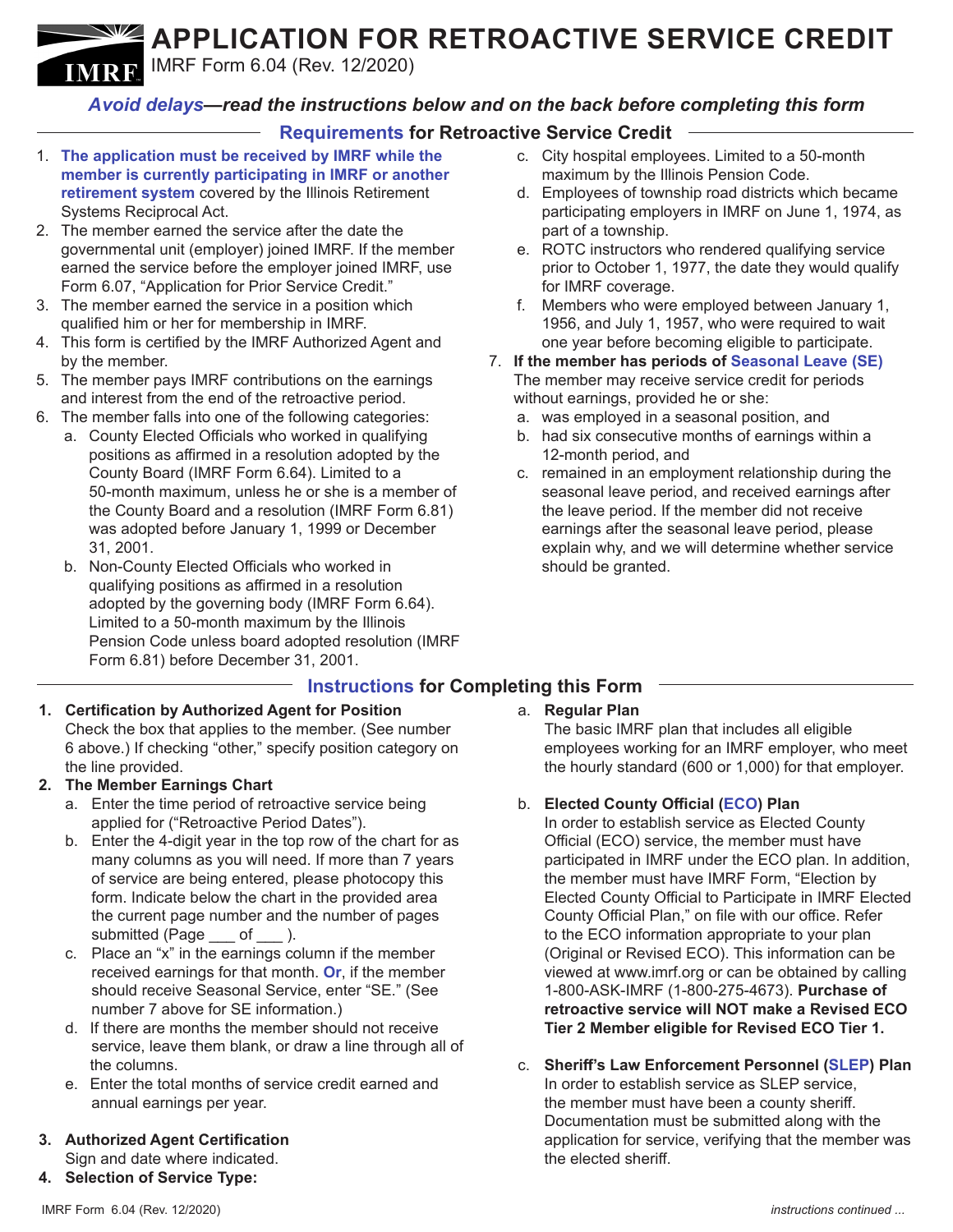See the *IMRF Manual for Authorized Agents* for more detailed information.

#### **6. Member Certification** Sign and date where indicated.

#### **How the member pays for the service**

#### **1. Member Cost**

IMRF will mail the member a Past Service Payment Schedule which offers **two payment plan options** for establishing the past service:

#### Option I is the **Lump Sum Payment Plan**

The Lump Sum Payment Plan allows members to pay the total cost with a single payment and purchase all the eligible service he or she chooses to purchase at one time. The member can purchase a portion, all, or none of the past service listed on the payment schedule

#### Option 2 is the **Unit Payment Plan**

The Unit Payment Plan allows members to purchase one or more months of service at a time. Members may pay as often as they like, buying back credit from the latest month to the earliest month of eligible service.

#### **2. Using funds from an IRA or another pension plan to purchase the service**

The member may pay for this service with a qualified pension plan as defined by Section 401a, 457, 403b, etc. of the Internal Revenue Code, or a traditional individual retirement account ("IRA"). The member would complete and submit IMRF Form 6.01, "Request for Rollover Approval," for determination of eligibility.

#### **Income tax consequences for members**

#### **Has the member made deductible IRA contributions?**  Members who made deductible IRA contributions prior to

1982 or after 1986 may be subject to a penalty for the IRA

contributions made for the retroactive period. These members should consult the Internal Revenue Service directly.

## **How purchasing the service will affect the member's pension**

Members who want to know how the retroactive service will affect their pension should wait until they receive the Past Service Payment Schedule. Then they can call 1-800-ASK IMRF (1-800-275-4673) or their current system for a pension estimate.

They can also refer to the IMRF web site for past service information, which can be found online at www.imrf.org, or by calling 1-800-ASK-IMRF.

#### **If the member plans to retire under the Reciprocal Act**

The Illinois Retirement Systems Reciprocal Act requires a minimum of 12 months of service credit with any single reciprocal pension system. If the member has less than 12 months of service in a reciprocal retirement system, that service will not be counted in the calculation of his or her reciprocal pension. *Exception:* A former teacher aide who transferred to a position covered by the Teachers' Retirement

System (TRS) and who has less than 12 months of IMRF service credit can apply that service toward a reciprocal pension. A list of the 13 systems covered by the Act can be found in Section 5 of the *IMRF Manual for Authorized Agents* and on the IMRF website, www.imrf.org. Local police and fire pension funds are not covered by the Act.

## **Employer's Cost**

The employer's contribution for retroactive service is paid through future contribution rates. Therefore, a separate employer payment is not required. The actuary will take the retroactive service into account when determining the annual employer contribution rate.